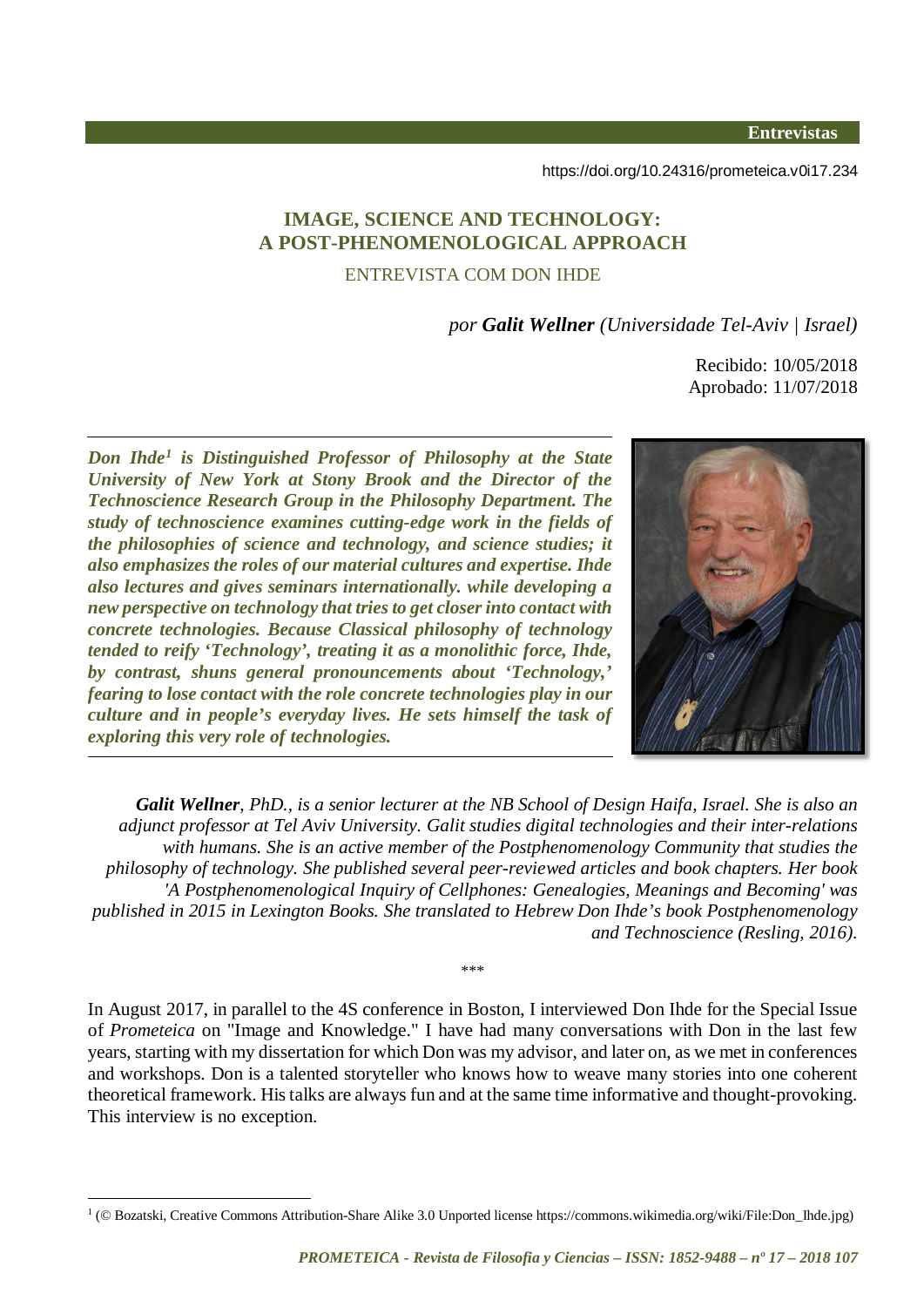### **1. GW: In today's culture a central role is attributed to vision and image. How far back in history can we trace this primacy? Can we identify some key milestones in this historical process?**

DI: As a post-phenomenologist, I attribute primacy to the whole body. In contrast to the  $18<sup>th</sup>$ -century concept of five senses, I see many more. We are all synesthetic. Some of the recent examples are computer games like Nintendo, in surgery laparoscopy capabilities, and in astronomy the Mars Explorer - all requiring eye-hand coordination for their successful operation.

Recently science has become acoustic. The Cassini space probe was sent to be crashed on Saturn and on its way it transmitted the ping sounds of dust hitting the spacecraft. As Cassini came nearer to the planet, one could hear the sand hitting it not only in the rings but also all the way between the rings and the planet. Such a finding was not feasible through sight.

#### **2. GW: Let's discuss the role of images in the production of scientific knowledge. Did Galileo need an image of the moon to generate scientific knowledge? Of the sunspots? Can we extend these insights beyond astronomy to other scientific fields and ask if Boyle's vacuum needed an image?**

DI: I claim that science has always been techno-science, a human experience that is related to scientific instruments. However, my notion of science is not necessarily Western. Every major human culture knew, for example, about the lunar cycle, and developed technologies for these scientific observations. First, recording technologies. Signs were marked on reindeer antlers and stones aged 25,000 years back depicting the moon phasing. Astronomy, therefore, can be dated back to the Ice Age. Another example is standard technologies for viewing solstices requiring the measurement of the viewing angle each time, again dating back to the Ice Age.

Image technologies ARE science itself. My Ice Age examples demonstrate how the current master narrative of Western dominance is false. Indeed, those who have a robust infrastructure can scientifically view and explore the phenomena. However, in the Ice Age, the technologies were available to everyone. From 40,000 BP to 10,000 BP everybody could participate in astronomy.

# **3. GW: Can we restore such a democratic approach to science?**

DI: In the Ice Age there were hunters and gatherers and this society dramatically changed with the domestication of animals and plantation 10,000 years ago. Such a situation led to the emergence of an agricultural society and later developed into cities. The challenge is to restore this accessibility in the cities. However, it is complicated. The agrarian society was patriarchal and produced surplus. The Industrial Revolution changed society due to the use of fossil fuel and the production of even more surplus. Everything became gigantic. Today, however, we see a shift to microscopic and nano processes. Even big data (despite its name) is based on small particles of data. This fact is a great opportunity for us to restore astronomy and other sciences as accessible to the masses.

**4. GW: In postphenomenological terms, can an image be understood as occupying the in-between of embodiment and hermeneutics? Can we think of the image as a mediator between the "I" and the "world"? In modernity, images are understood as passive. Was it always so? Should we re-conceptualize their activeness? How different is the "post-modern" activeness vs the primitive one?** 

DI: The Navaho Native American in the Southwest refused to be pictured due to their animistic approach. Other Native American cultures who were less religious like the Hopi did not want to be photographed just because others were making money from their pictures.

Back to postphenomenology, embodiment and hermeneutic relations are part of the same continuum. Embodiment relations are those in which technologies extend the body scheme and senses, so the "I" and the "technology" experience the world as one whole. Hermeneutic relations are unique because they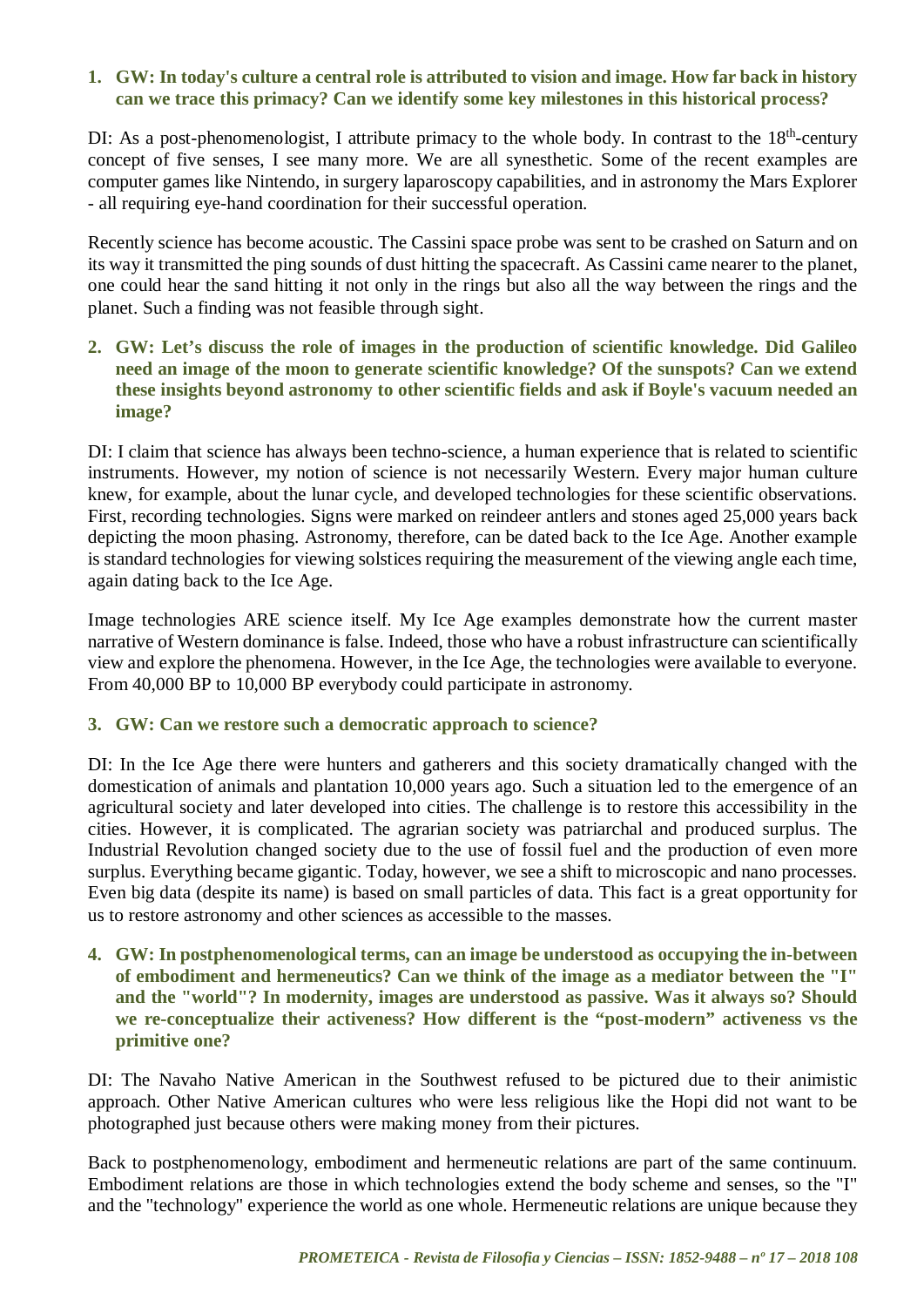take the capacity to read the world and interpret it so that the world and the technology are perceived as one whole. Peter-Paul Verbeek now reworks background relations towards environmental studies.

When driving a car, there are embodiment relations as well as hermeneutic relations for reading the speed gauge, for instance. Besides, sometimes people refer to their vehicles as a quasi-other thereby bringing about alterity relations. While the relationships are different from each other, there is still overlap in the experience.

Images are heavily hermeneutic. I learn a lot from a project I run now with an Anthropologist from the UK. We have opposing attitudes: he is cognitivist, and I am anti-cognitivism. I am what can be termed a "body guy." For me, science is culturally visual, and this influences our everyday beliefs. We are saturated with images. Think of emojis as a good example of condensing a lot into an image. Indeed a picture is worth a thousand words. Cartoons on TV and other media are yet another example. Kids find it easy to understand in almost every culture. Same goes for music, of course.

There are interesting relations between image and music. In *Science* magazine, I recently read that the scientists in the supercollider in CERN plan to turn data into music. They can take a run of colliding particles as data and turn it into music. In fact, all data can be either visual or acoustic.

## **5. GW: This reminds me of a set of examples you use that includes Otzi the Iceman and your brain's CT scans. Images can be found in the scientific exploration but also on Otzi's body as tattoos.**

DI: Yes, Otzi was seriously ill three times during his last year of life. This fact was discovered from his nails through spectroscopy. His tattoos were on his joints, marking his pain points of arthritis. It is assumed that these are acupuncture signs. All these are in my terms "material hermeneutics" – letting things tell us without text.

### **6. GW: Do you see a link or dependencies between image and imagination?**

DI: Imagination always exceeds material images. I did a lot of phenomenological experiments on this. For example, if we compare the field shape of visual perception versus auditory, we find that the visual field is "forward oriented." If I move my hand to the side, I cannot see it. Auditory is surrounding. This classification changes when we consider imagination. Try to imagine a green fly buzzing around this bottle of wine. Now imagine it flying behind you. The imaginary field is more like the auditory than the visual. However, all this is old-fashioned phenomenology. Postphenomenology would absorb classical phenomenology and add multiple perspectives. This what I used to do in my classes. I asked the students to imagine something they would like to do but never did. Almost all of them did some variations on flying, like parachuting. Usually, the class was divided into those who saw the earth coming closer to them, felt the winds, versus those who maintained a disembodied position and saw themselves as an object. Interestingly, the ratio between the two groups has changed over time. In the earlier years the majority held an embodied position, and later more students took the disembodied position. I explain this shift by the rising screen time, first TV, then computers and today cellphones.

# **7. GW: My last question invokes your postphenomenological notion of multistability. Do images block multistabilities? Do they prevent imagination?**

DI: The human imagination has no constraints. We can imagine a lot of things that did not happen and even things that could not have happened. Art is a field that does this. Early modern art like Dada or the works of Marcel Duchamp was about the imagination of things that do not exist. Nobody could see it perceptually, but you can depict it in an artistic image. I like to paint because I find myself when I paint. Sometimes my painting runs counter to my intentions. When I painted the philosopher Ed Casey as part of my philosophers series, he said: "you got my soul." Also, Evan Selinger commented on that painting that the painting overcame Ed's intense gaze and captured him correctly.